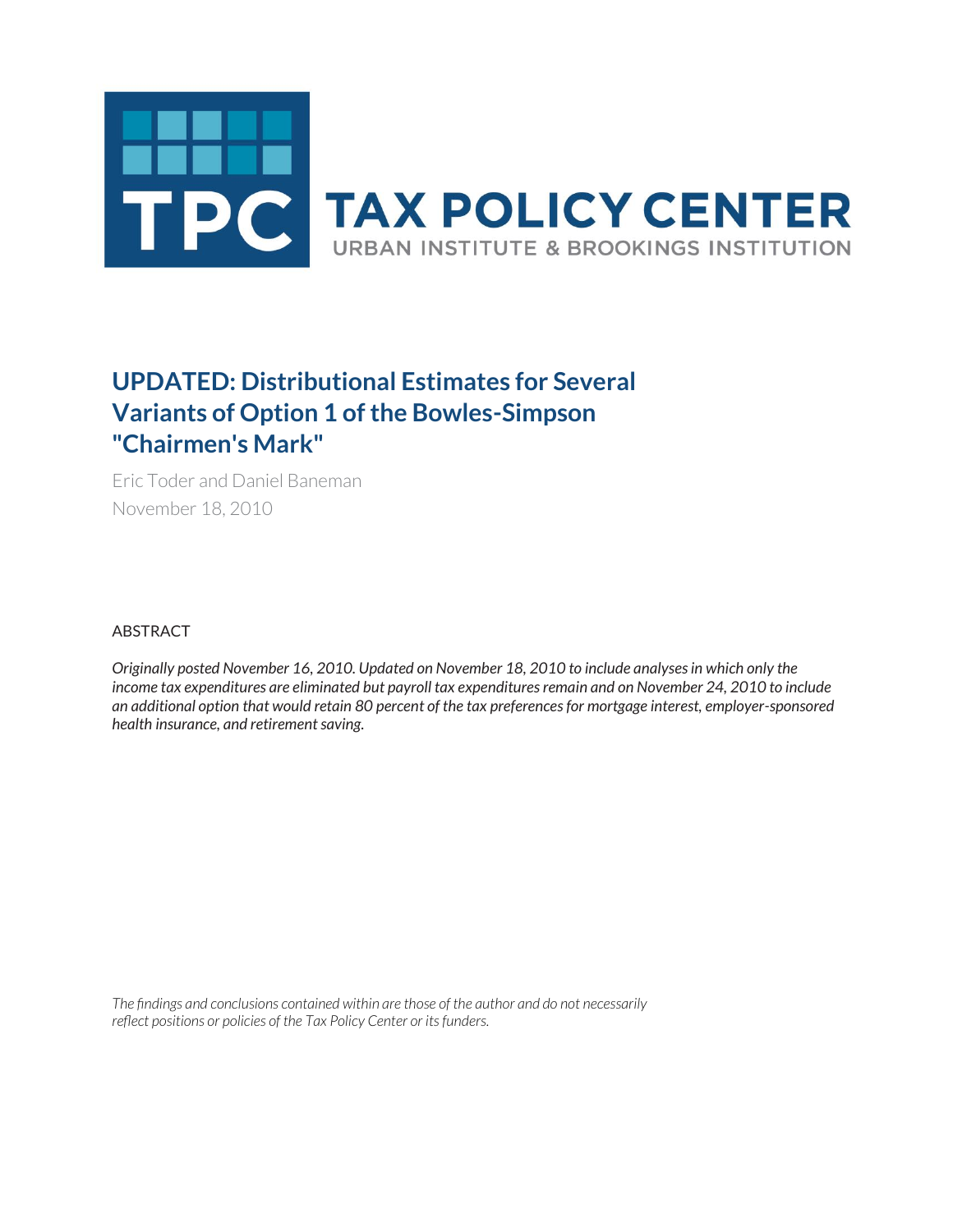We link below to distributional tables for tax year 2015 for the variant of the Bowles-Simpson "Chairmen's Mark" that would eliminate all tax expenditures except for the child credit and the earned income tax credit, eliminate the alternative minimum tax and the phase-outs of itemized deductions and personal exemptions, and replace the current six bracket individual tax rate schedule with a three bracket schedule with rates of 9 percent, 15 percent, and 24 percent (from "Co-Chairs' Proposal: Draft Document", November 2010, page 24, line 4 on table). The proposal would treat capital gains and dividends as ordinary income, use the chained CPI to index tax parameters, increase the Social Security wage base by 2 percent per year more than the growth in the average wage (making the wage base \$140,000 in 2015), and phase in an increase in the federal excise tax on gasoline of 15 cents per gallon (13.5 cents per gallon on average in 2015). Finally, it would reduce the corporate tax rate to 26 percent and eliminate corporate tax expenditures.

Variant 2 (line 5 on the referenced table) would restructure tax expenditures for mortgage interest, health, and retirement benefits instead of eliminating them, retaining about 80 percent of their current benefits (the 80 percent variant). It would also replace the current individual rate schedule with a three bracket schedule, but the rates would be 12 percent, 20 percent, and 27 percent. It would also eliminate corporate tax expenditures, but would switch to a territorial system and set the corporate rate at 27 percent. Based on discussions with the Fiscal Commission staff, we simulated the following changes in tax preferences for mortgage interest, employer-sponsored health insurance, and retirement saving:

- The mortgage interest deduction would be repealed and replaced with a 15 percent refundable tax credit.
- The exclusion for employer-sponsored health insurance would be repealed and replaced with refundable credits of \$1,058 for single coverage and \$2,433 for family coverage.
- Tax preferences for retirement saving would be reduced:

-Limits on contributions to tax-qualified retirement saving plans, including employer-sponsored salary reduction plans and individual retirement accounts, would be reduced to 43 percent of their current limits.

-Income accrued within defined contribution accounts (interest, dividends, and realized capital gains) in excess of \$6,330 per year would be taxable.

-Income accrued within defined benefit plans in excess of \$177,000 per year would be taxable to the individual beneficiary.

## **TPC DISTRIBUTION METHODOLOGY**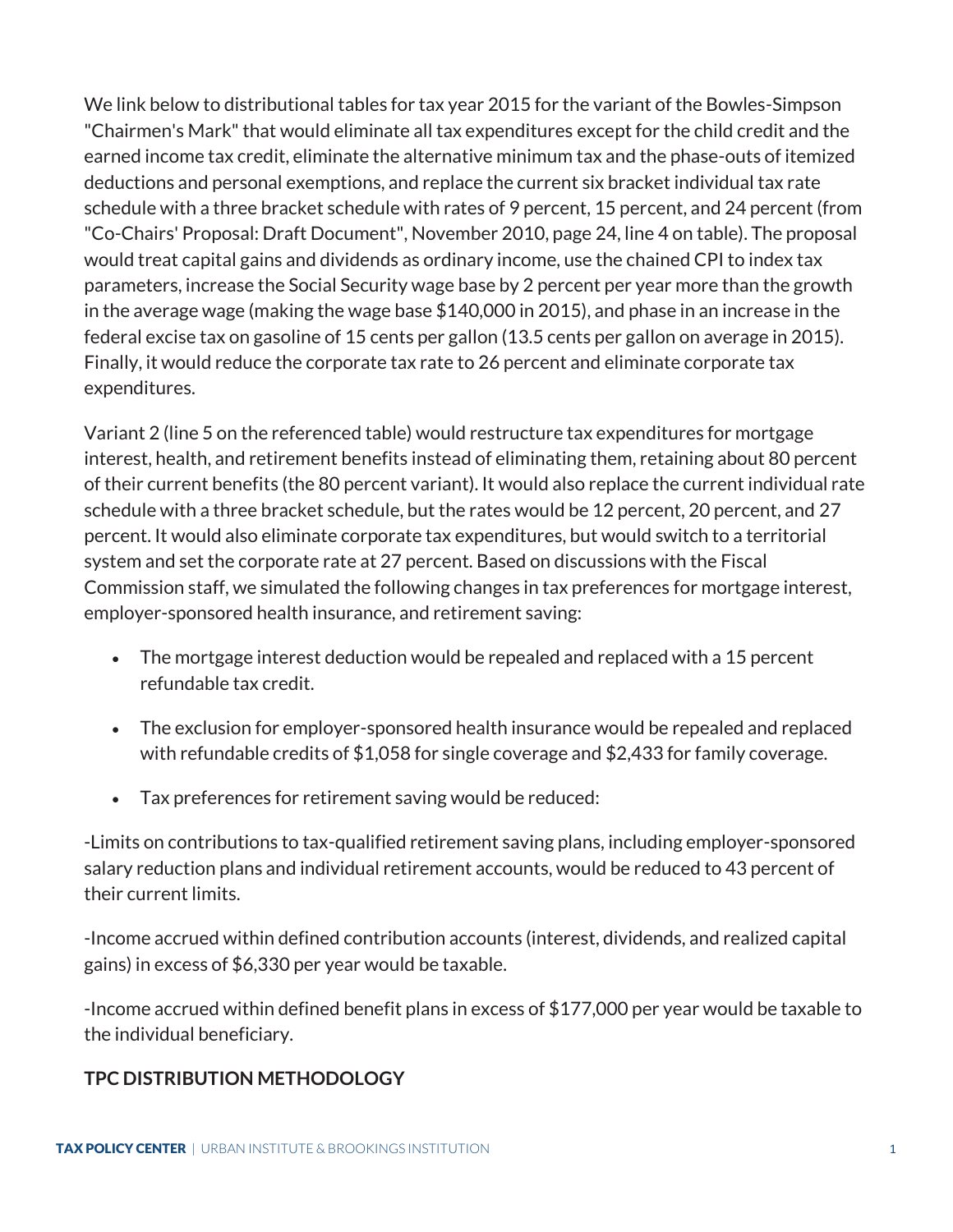TPC's estimates include the effects of changes in the individual income tax, the wage base for Social Security payroll taxes, and the federal excise tax. The estimates assume that corporate receipts remain unchanged, with the elimination of corporate tax expenditures exactly offsetting the drop in the corporate rate, but we have not independently estimated the effect of the plan on corporate taxes.

Several types of income, including employer-sponsored health insurance, cafeteria plan benefits, and employer contributions to retirement saving plans, are currently exempt from both income and payroll taxes. As a result, a key design issue in proposals to reduce or eliminate income tax expenditures is whether such changes would also apply to payroll taxes.

After discussions with Fiscal Commission staff, we understand that the co-chairmen are proposing the narrower approach, in which the elimination of most tax expenditures affects income taxes but not payroll taxes. TPC originally analyzed a broader version in which the elimination of tax expenditures would also affect payroll tax receipts; in that case, our estimates include the effects of these additional payroll taxes, but do not take account of offsetting future Social Security benefits attributable to these additional taxes. We link to both sets of tables below.

TPC's estimates of this proposal include no behavioral responses. They also do not account for any effects of the elimination of tax expenditures on federal spending programs or on state spending or revenues. By encouraging more work effort and saving and reducing incentives to avoid tax, the lower marginal rates could increase reported taxable income and total receipts. But some of the other responses could increase the deficit. For example, a shift in insurance coverage from employer sponsored insurance to the new subsidized health exchanges in response to eliminating the tax exemption of employer-provided health insurance benefits could raise federal spending, offsetting some of the budgetary saving from taxing these benefits.

The estimates are presented against two baselines — the current policy baseline and the current law baseline. The current policy baseline assumes all the 2001 and 2003 tax cuts are extended, the AMT patch is extended with exemptions indexed to changes in the consumer price index (CPI), and estate tax provisions in effect in 2009 are extended. Under the current law baseline, all the 2001 and 2003 tax cuts expire, estate tax parameters are restored to 2001 levels (55% rate and \$1 million exemption), and the AMT patch expired as scheduled at the end of 2009.

## **DISTRIBUTION RESULTS**

The estimates differ greatly between the two baselines. If the tax expenditure provisions affect only income taxes, not payroll taxes, the variant of the Chairmen's Mark that eliminates all tax expenditures would reduce after-tax income relative to current policy by about 2 or 3 percentage points, on average, in all quintiles in the income distribution (somewhat more in the second and top quintile and less in the others). But the largest drop in after-tax income would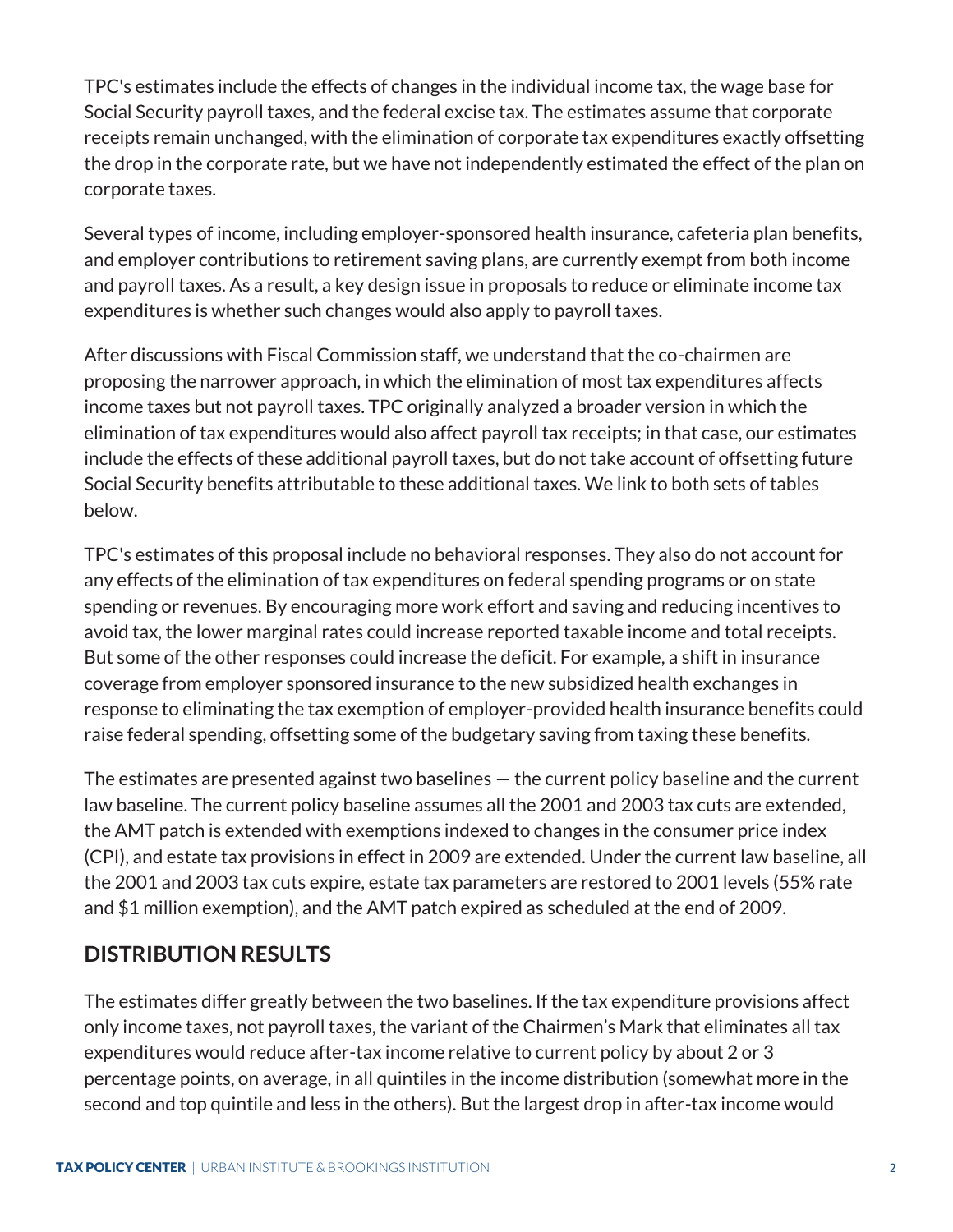occur for taxpayers in the top 1 percent, and especially the top 0.1 percent, of the income distribution, making the tax system more progressive at the very high end. In contrast, when compared with current law, the Chairmen's Mark would reduce after-tax income in the bottom two quintiles of the income distribution and would raise after-tax income in the top three quintiles, making the system on average less progressive. The difference between the two estimates reflects the relatively large benefits that the top fifth of taxpayers received from the 2001 and 2003 tax cuts and would receive from extension of the AMT patch.

Assuming the elimination of certain tax expenditures applies to payroll taxes as well would result in a much larger overall tax increase. Relative to current policy, after-tax income would decline by an average of 3.9 percent rather than the 2.8 percent under the Chairmen's Mark. The overall pattern would not be markedly different, however. Each quintile would see an average reduction in after-tax income of about 3 or 4 percent, although the second quintile would be hit relatively harder. Compared with current law, this variant would raise taxes overall--after-tax income would fall by an average of 0.3 percent--while the Chairmen's Mark would reduce taxes and thus increase after-tax income by an average of 0.9 percent. The additional revenues in this variant come from payroll taxes, which are regressive, so the incremental reduction in after-tax income is largest in the middle quintiles. The additional burden is small in the top 1 percent because payroll taxes are a small share of the overall tax burden for those at the top of the income distribution.

Compared with current policy, the 80 percent variant would reduce after-tax income the most in the top quintile of the distribution, and especially for those with very highest incomes. After-tax income would decline by almost 8 percent for those in the top 1 percent of the income distribution and by over 11 percent for those in the top tenth of 1 percent.Taxpayers in the lowest quintile, in contrast, would on average receive a small net tax cut.

Compared with current law, taxpayers in all quintile would receive a net tax cut on average, with the largest increase in after-tax income going to taxpayers in the fourth quintile of the distribution.Taxes would still increase on average, however, for taxpayers in the top 1 percent of the income distribution, causing their after-tax incomes to decline about 2 percent. And the decline in after-tax income would be even larger (5 percent) for those in the top tenth of 1 percent of the distribution.

The relatively worse outcomes for very high income taxpayers under the 80 percent option, compared with eliminating all tax expenditures, occur because these taxpayers face higher marginal rates, but gain little as a share of their income from retention of preferences for mortgage interest, health insurance and retirement saving.The tax preferences worth the most to these groups--the preferences for capital gains and dividends – are eliminated under both the option that eliminates all tax expenditures and the 80 percent option.